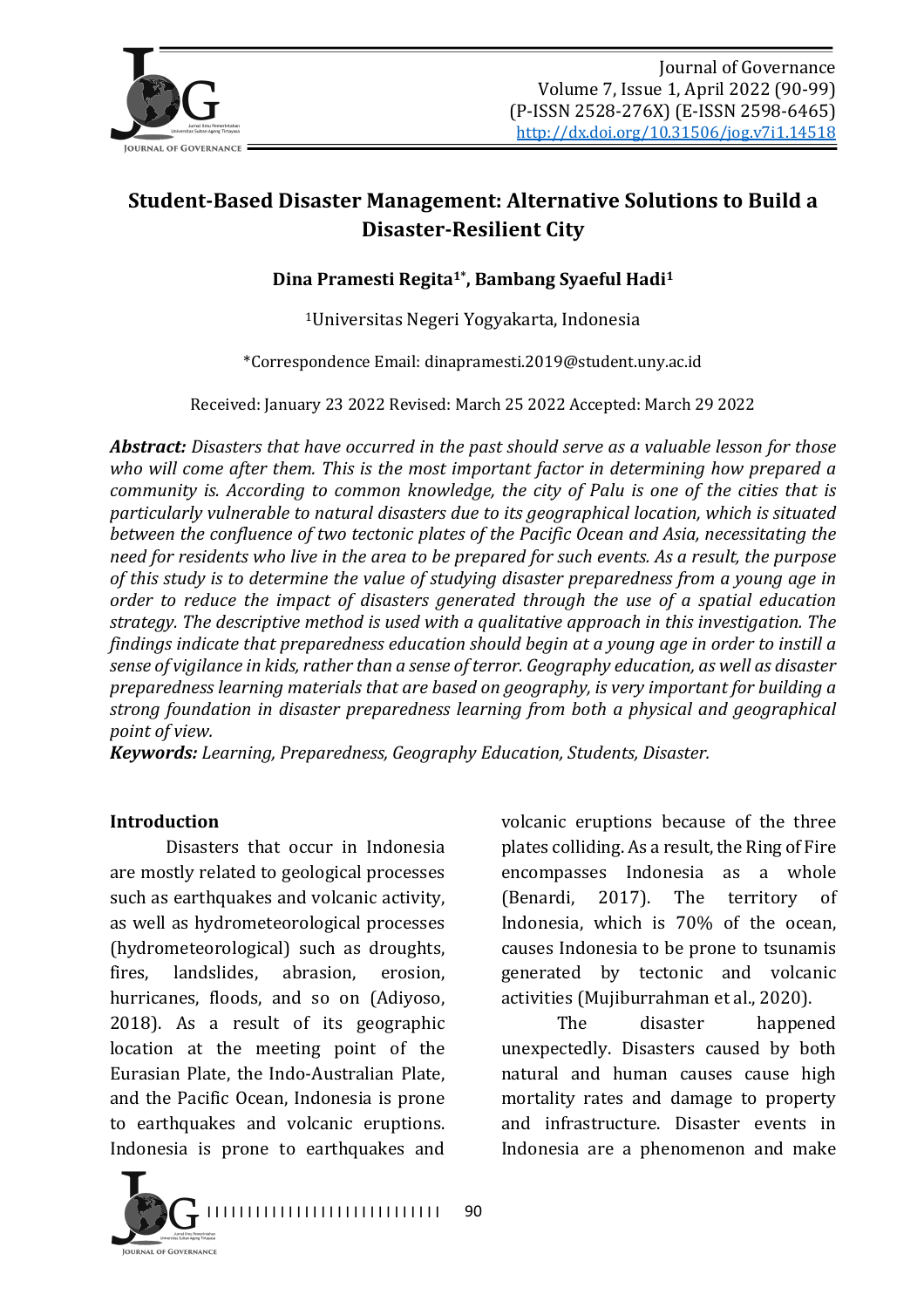school children learn about disasters so that they are better prepared if a disaster occurs around their home or in a remote location (Rahma, 2018). To minimize risk or loss for humans, knowledge, understanding, and preparedness skills are needed to prevent, detect, and anticipate early on various kinds of disasters, especially in places prone to natural disasters (Amirudin et al., 2020).

Disaster preparedness is a basic need for every individual to reduce the risk of disasters regardless of time and place. A prevention scheme with the proper method is needed so that the risk of disasters that occur can be minimized. especially with regard to human victims. Natural disasters can be prevented in different ways depending on the territory's geographical position, the regular catastrophes that take place in the area, and the socioeconomic characteristics of the community. Therefore, each region needs to do its own research to determine the best approach (Ardiansyah, 2017).

Preparedness is an effort to prepare for the impact of a disaster whose aim is to build the readiness of government officials and all stakeholders in dealing with disasters and build the resilience of individuals, communities, and social and economic activities (Kurniawati & Suwito, 2017). In the meantime, disaster mitigation is an effort to minimize the impact of future calamities (Maryani, 2012). There are a lot of things that go into disaster management, like making policies that could lead to disasters, disaster prevention and response activities, and rebuilding and rehabilitating areas that have been affected by disasters (Jati, 2013), among other things.

Schools, as places of learning for children, should make every effort to safeguard and protect all students from a variety of disruptions in their schools, including the possibility of disasters that might strike at any time while at school, including natural disasters. The lack of Standard Operating Procedures (SOPs) and disaster management techniques in schools will lead to less effective disaster management, which will lead to more people being killed (Tyas et al., 2020).

Schools should also prepare their citizens to be ready to face disasters that can occur at any time. Disaster preparedness schools can manage disaster risk in their environment (Rahma, 2018). The concept of disaster preparedness school is intended to build school and community preparedness in anticipating disasters (Heri & Caesar, 2018). Schools, then, need to come up with a disaster management plan that fits the type of disaster that happens at their school.

The concept of disaster education begins by providing special knowledge related to disasters in their environment: the community is provided with experience and understanding related to disasters that often occur in their surroundings. Disaster Risk Reduction Education is a long-term activity and is part of sustainable development. Disaster Risk Reduction and Prevention Education is designed to build a safe culture and a resilient society (Tahmidaten & Krismanto, 2019). Disaster education includes preparedness education, disaster mitigation education, disaster emergency response education, disaster recovery education, and post-disaster activities. Disaster education seeks to improve protective measures by providing

I I I I I I I I I I I I I I I I I I I I I I I I I I I I I 91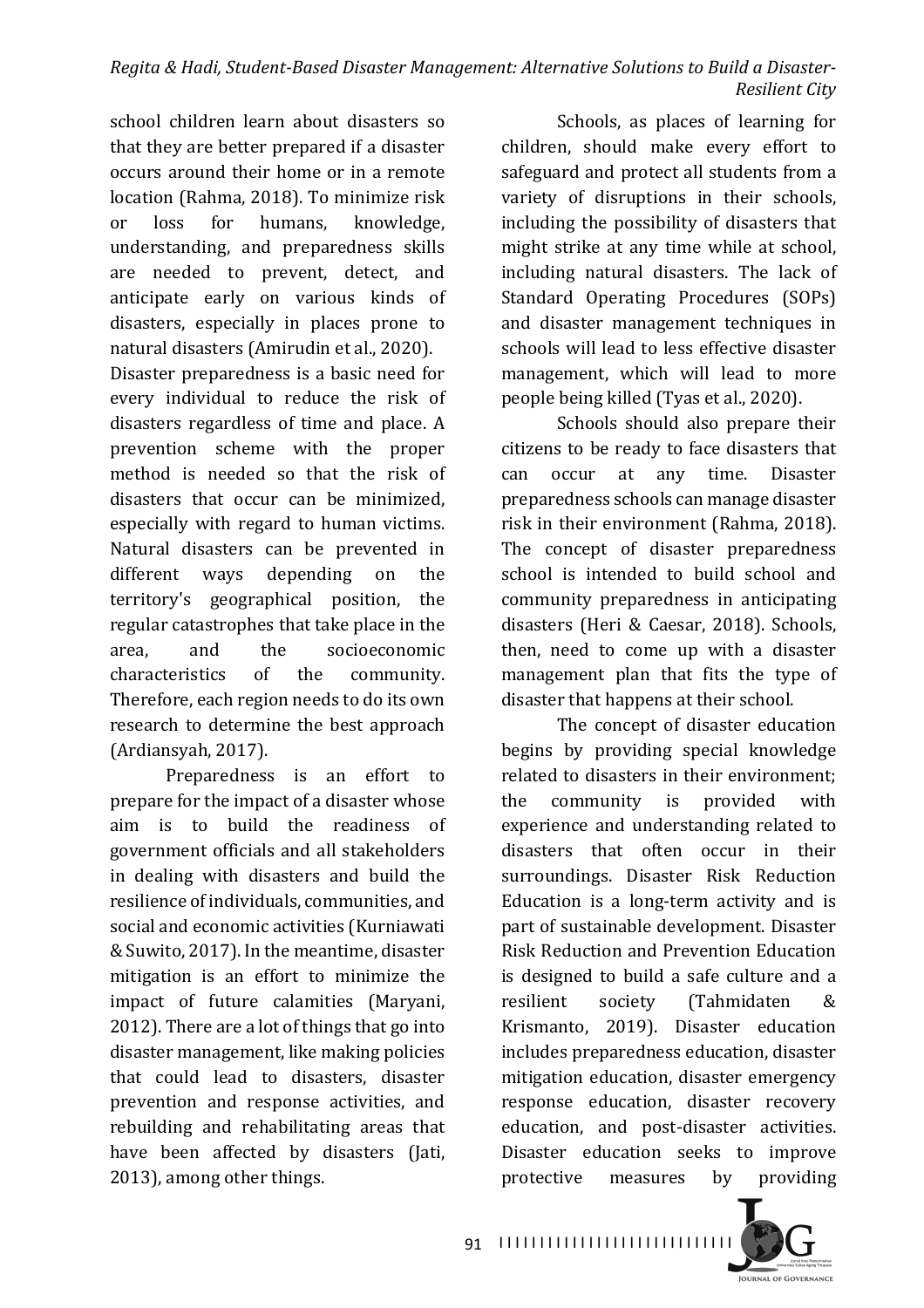information about the hazards and risks. There will be more people who know how to be safe in all kinds of disaster-related activities if it is planned and done well (Setyowati, 2019).

According to Purwantoro (2011), disaster education aims to: 1. Provide information to students about correct knowledge about disasters. 2. Provide an understanding of protection in a systematic manner.3. Providing students with practical training on how to protect themselves and respond to disasters in a timely and accurate manner.The importance of understanding disaster for the present and the future shows that humans, to save themselves from the threat of disaster, must be carried out sustainably, with a guarantee of intergenerational relay that can be accounted for. Thus, the initial foundation of disaster education from an early age is a provision for a society aware of disasters from time to time. By referring to environmental education, disaster education includes lifelong education (Soetaryono, 1999).

On the basis of its topography, Palu is located between 0 and 16 m above sea level, with 70% of the city's terrain being flat and the remaining  $30\%$  consisting of hills and prone areas. The mountains separate the west from the east, which is an area of lowland that borders the Makassar Straits. The current condition of the city of Palu has the potential to increase the risk of various disasters triggered by natural and human-made events. The location of Palu City is at the confluence of the Pacific Ocean tectonic plate and the Asian tectonic plate, which has caused Palu City in recent years to be frequently hit by tectonic earthquakes.

Based on historical records, earthquake disasters also occurred in 1833, 1914, 1940, and 1980. In 2018, there was another relatively large earthquake in Palu City, namely a 7.4 on the Richter scale. The number of earthquakes that occurred during 2018 was recorded to have caused a tsunami which caused many casualties (BPBD Palu City).

Besides earthquakes, Palu City is also frequently hit by natural disasters such as floods. In 2019, the flood disaster in Palu City occurred 6 times, with 12,240 refugees, 4,144 affected residents, and 4,630 houses submerged; the average cause of flooding in Palu City is heavy rain (BPBD Palu City). Static natural conditions such as geography, terrain, and the geometry of river channels can generate floods. High rainfall damming from the sea and tidal rivers are examples of dynamic natural processes. Static natural conditions, such as geology, terrain, and the geometry of river channels, can create floods. One example of a natural phenomenon that changes over time is when sea or tidal rivers are dammed up because of a lot of rain.

Based on the above background, the authors are interested in researching disaster preparedness learning for students in Palu City as an effort to be able to mitigate the impact of disasters from an early age and as an effort to determine the level of understanding of students about disaster proneness. In this study, the author will show how geography education can help students learn about disaster preparedness in a different way.

## **Method**

The qualitative technique was used in this investigation. The information

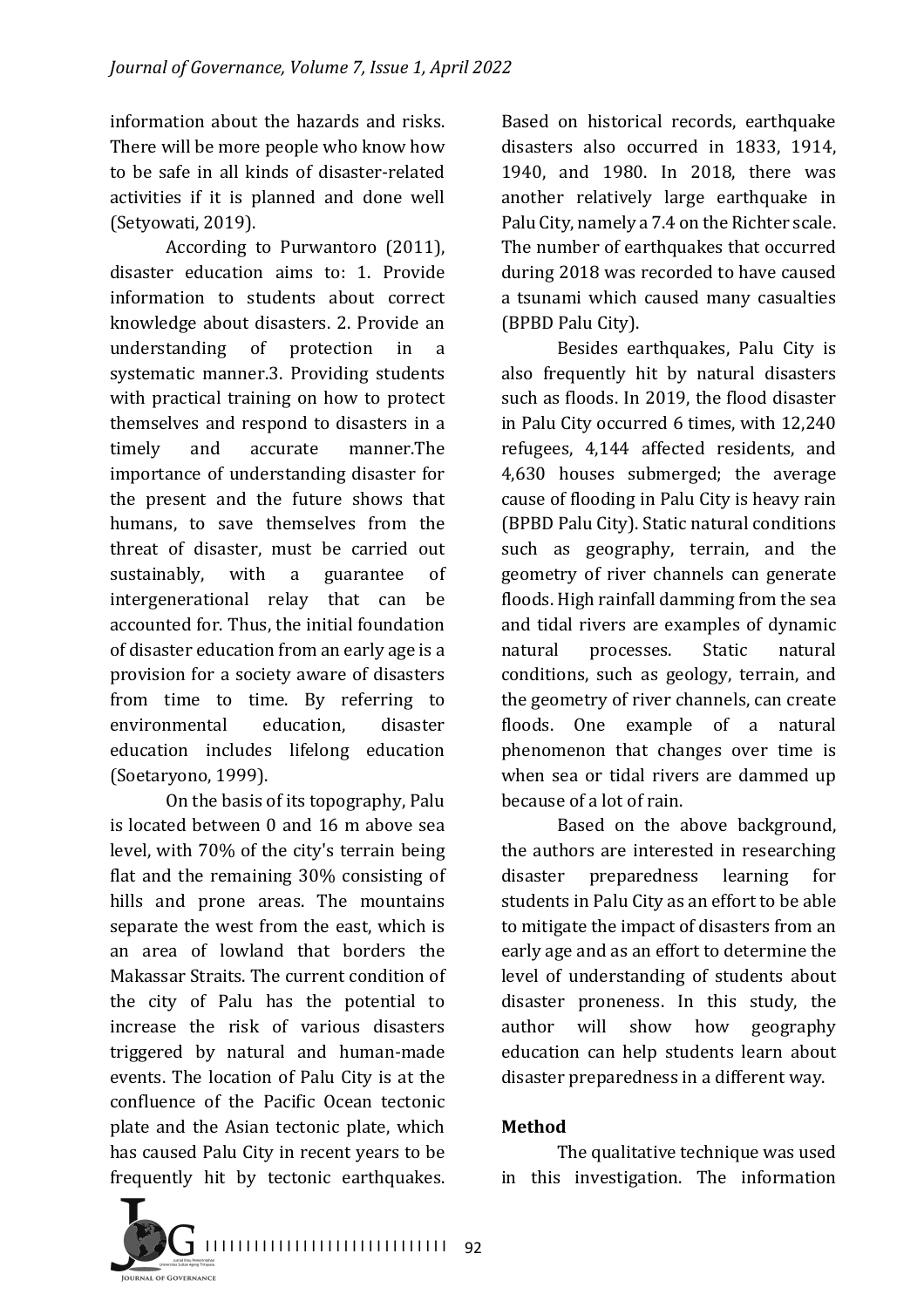gathered is secondary information, which refers to writing data that has been gained indirectly or through intermediary media. Secondary data is present in evidence, notes, and reports, whether or not they have been published (documentary data). The descriptive qualitative method of data analysis was employed in this study; that is, the information gathered and then collated to aid in the discussion of the topic was used (Sugiyono, 2011). The data analysis process used in this study included the following steps: (1) data collection; (2) data reduction; (3) data presentation (data display); and  $(4)$ conclusion presentation and verification (conclusion drawing and verification).

# **Result And Discussion**

Learning is something that students do, not something that students make (Jailani & Hamid, 2016). In doing something, educators always assist and direct students so that what they do becomes directed and follows the goals to be achieved. Oktiani (2017) said that learning is an educator's effort to help students carry out learning activities. The learning activity itself is the achievement of a set of values, attitudes, perceptions, behaviours and several meaningful knowledge for students' lives. Educators always direct learning objectives to be achieved effectively and efficiently. The parties involved in learning include the curriculum, teachers, students, learning media, and the learning situation itself. Everything interacts and is independent to determine the quality of achieving these goals (Fakhrurrazi, 2018).

Psychologist Piaget asserts that learning exchanges occur continually and are carried out by humans with their

environment, despite the fact that the environment itself changes on a regular basis. As a result of this ongoing change in the environment, the learning function is constantly evolving (Hanafy, 2014). Learning is a mix of factors that are methodically arranged between people, materials, facilities, technology, and procedures in order to attain goals and achieve them more effectively. Teachers, principals, students, and administrators are among the people who work at schools, as are the resources, which include books, blackboards, photographs, and audiovisual presentations. Routines and ways of imparting knowledge, such as learning models, practice sessions, exams, and so on, fall under the category of procedures (Sari & Putra, 2016).

According to Nurjannah et al. (2020), the learning model must meet the following principles:  $(1)$  learning must be improved if the efforts made by the teacher are smaller and the learning activities of students are getting bigger;  $(2)$  the less time required by the teacher in activating students to learn, the better the learning will be;  $(3)$  following the way of learning carried out by students; (4) can be implemented well by the teacher; and (5) there is no single perfect method that best suits the objectives, types of materials, and existing learning processes.

1. Individualistic learning: students believe that completing learning objectives on their own will result in success, they do not interact with other students, and they do not rely on their own good or bad performance.2. Competitive learning occurs when one student achieves a good result while the other students do not (a win-loss situation). Thus, every effort an individual makes to

I I I I I I I I I I I I I I I I I I I I I I I I I I I I I 93

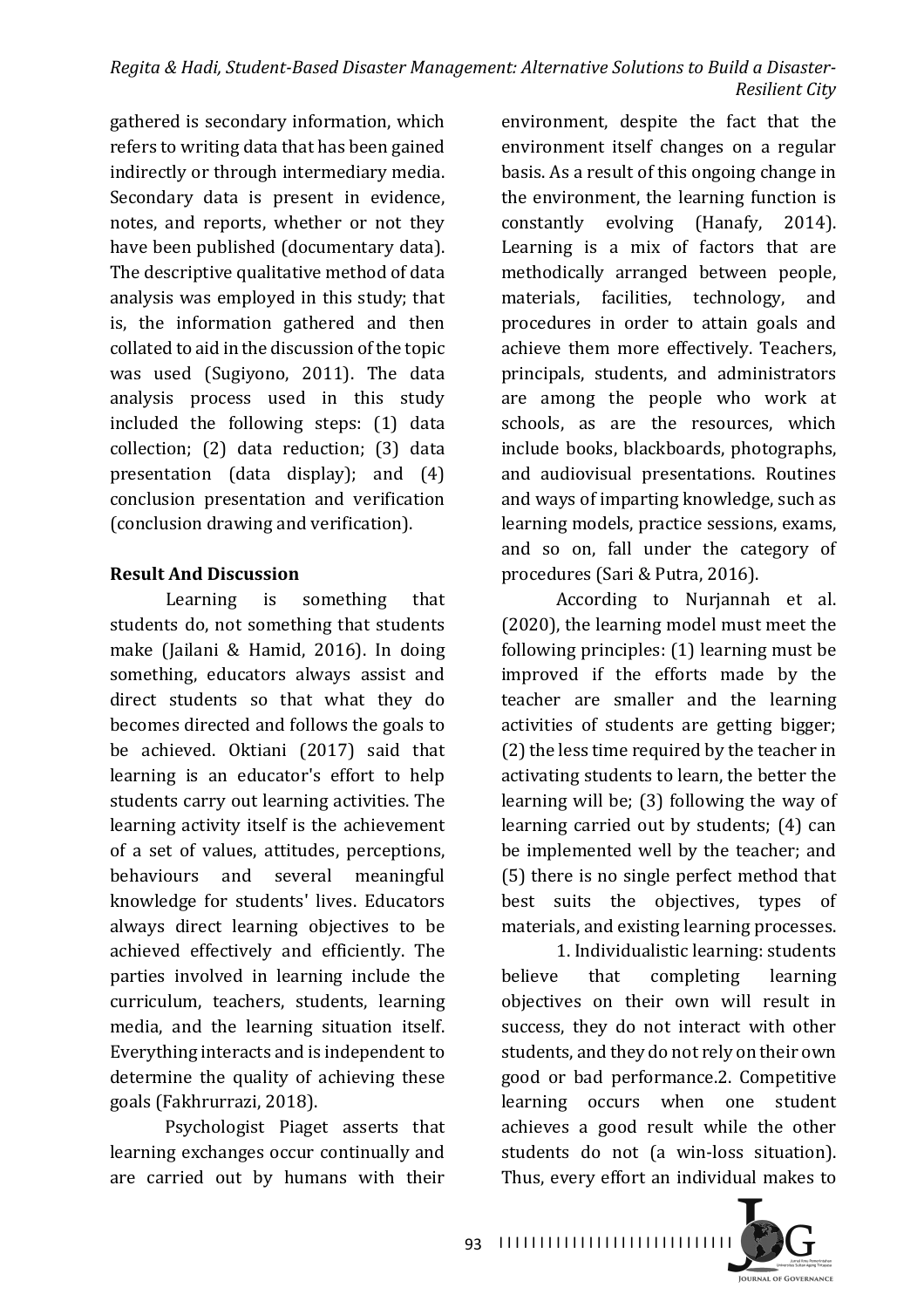achieve goals is a rival to other individuals. 3. Cooperative learning occurs when students can achieve their objectives with the assistance of other students who collaborate to achieve these objectives.Each individual takes part in contributing to the achievement of these goals.

The geography learning curriculum  $(2013)$  has three assessment references: cognitive, affective, and psychomotor. This study focuses more on the affective attitude of students toward disaster mitigation. According to Allport, attitudes are a mental and neural state of readiness organized through experience, exerting a directive and dynamic influence upon the individual's response to all objects and situations to which they are related. Attitude indicators follow Bloom (in Munthe, 2013), namely, receiving, participation (responding), assessment/determination of attitudes (valuing), organization, and character building (characteristics). According to Sudjana (2005), attitude is a person's readiness and willingness to accept or reject an object based on an assessment of the object; attitude can also be seen as a person's tendency to behave (predisposition). Attitude learning outcomes appear in the form of willingness, interest, attention, change, and feelings. Attitudes are mental and neural states acquired from experience, which directly and dynamically influence individual responses to related objects and situations.

The era of globalization demands all elements of society, especially in education, which indirectly deals with students. The education delivered requires knowledge, understanding, and



These behavioural changes involve both changes in knowledge (cognitive) and skills (psychomotor), as well as those concerning values and attitudes (affective). Thus, the learning process in the classroom will take place comfortably and will encourage students to be more enthusiastic about learning. When it comes to learning geography, all of that cannot be separated from the environment and the phenomena on earth. Subjects at school that discuss natural phenomena are geography. Students with all the potential that exists in themselves to constantly be developed both through the learning process and when interacting with everything. The teacher is the primary learning component in creating a good atmosphere in the classroom.

According to Daldjoeni (2014), five demands need to be met by geography teachers, including a) teachers must have enough attention to human problems to give learning to students at school; b) the teacher can discover for himself the locational factors, regional patterns, and spatial relations that are contained or hidden behind social phenomena;  $c$ ) the teacher can distinguish and separate real quality from things that are merely necessities. When the teaching and learning process takes place in schools, the role of the teacher becomes the most important thing; experienced teachers will

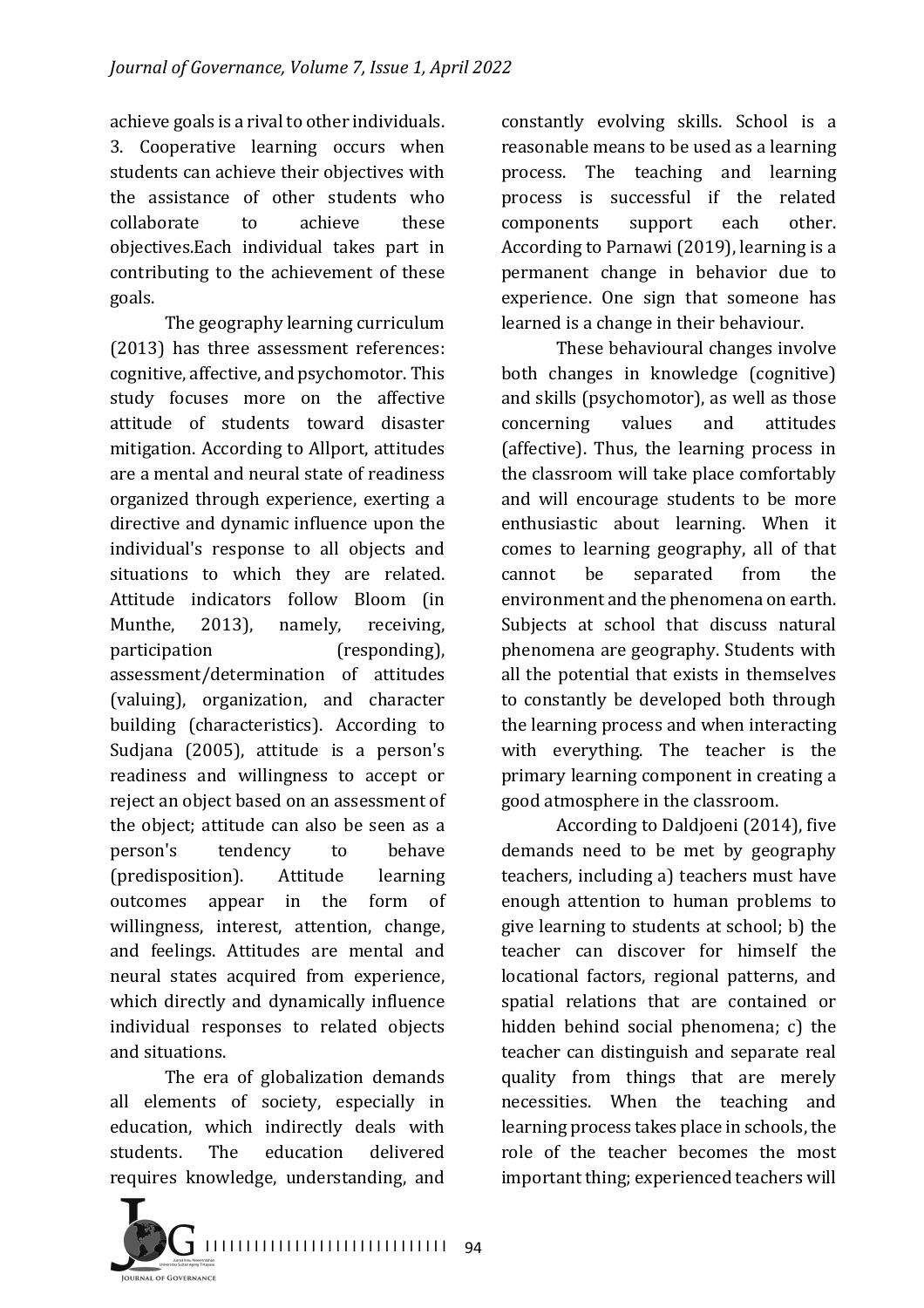provide students with detailed knowledge of what to do and what not to do in each lesson that takes place both in the classroom and on the field.

Geography is a compulsory subject at the secondary school level. This geography lesson discusses all human activities, natural phenomena, and other living environments on earth, following the title of the researcher regarding natural phenomena in Palu City. It should be done by applying the field trip method in the geography learning process so that the mental basis of students, which includes a sense of curiosity, sense of interest, and attitude, can be fostered and developed. The focus of this learning method is that students see and feel natural phenomena for themselves directly.

Disaster mitigation is included in the 2013 curriculum as one of the learning tools. As defined by Law No. 24 of 2007. disaster mitigation is an effort to reduce the impact of disaster risk, either through physical development, public awareness, or capacity building in dealing with disasters. Disasters, on the other hand, are occurrences or series of occurrences that threaten or disrupt people's lives and livelihoods as a result of natural or nonnatural factors. Along with human elements, that results in human casualties, environmental damage, property losses, and psychological consequences.

To foster a sense of awareness and enthusiasm for students, it is necessary to have attitudes and actions ready to seek disaster mitigation in Palu City. If students have mastered the knowledge and understanding of a problem, then the formation of student attitudes will occur. Disaster mitigation is not a local concern in schools but becomes a subject of discussion in geography subjects at school. This disaster mitigation aims to know and understand disasters and be good at acting when passing through earthquakes and landslides. Researchers focus more on earthquakes and floods because the research area is a red zone for earthquakes and floods.

In Junior High School (SMP), in the Geography subject on the natural environment, students learn about geomorphological features in their area and their involvement in disaster reduction. On territoriality, students learn about the uniqueness of the natural environment that significantly influences the local industry. Participation in disaster prevention differs according to the characteristics of each region, for example, in the Jakarta area, where floods often occur. Students learn to understand and research the history of flooding in Jakarta, explain the potential for flooding, and analyze weather, climate, and topography to find out the relationship behind the pattern of flooding. Introduction to the Meteorology, Climatology, and Geophysics Agency (BMKG) and observation of spatial graphs to better understand weather and flood patterns are among the activities covered. Student map-making skills are developed through the use of maps, aerial photographs, and other imagery, which includes rainfall data, contour lines, and probable flood areas. Additionally, students are encouraged to examine human efforts in the face of floods and to combine this information into a "disaster preparedness" plan. The disaster teachings are included in the lesson plan for each school, which has various regional

I I I I I I I I I I I I I I I I I I I I I I I I I I I I I 95

**DURNAL OF GOVERNANCE**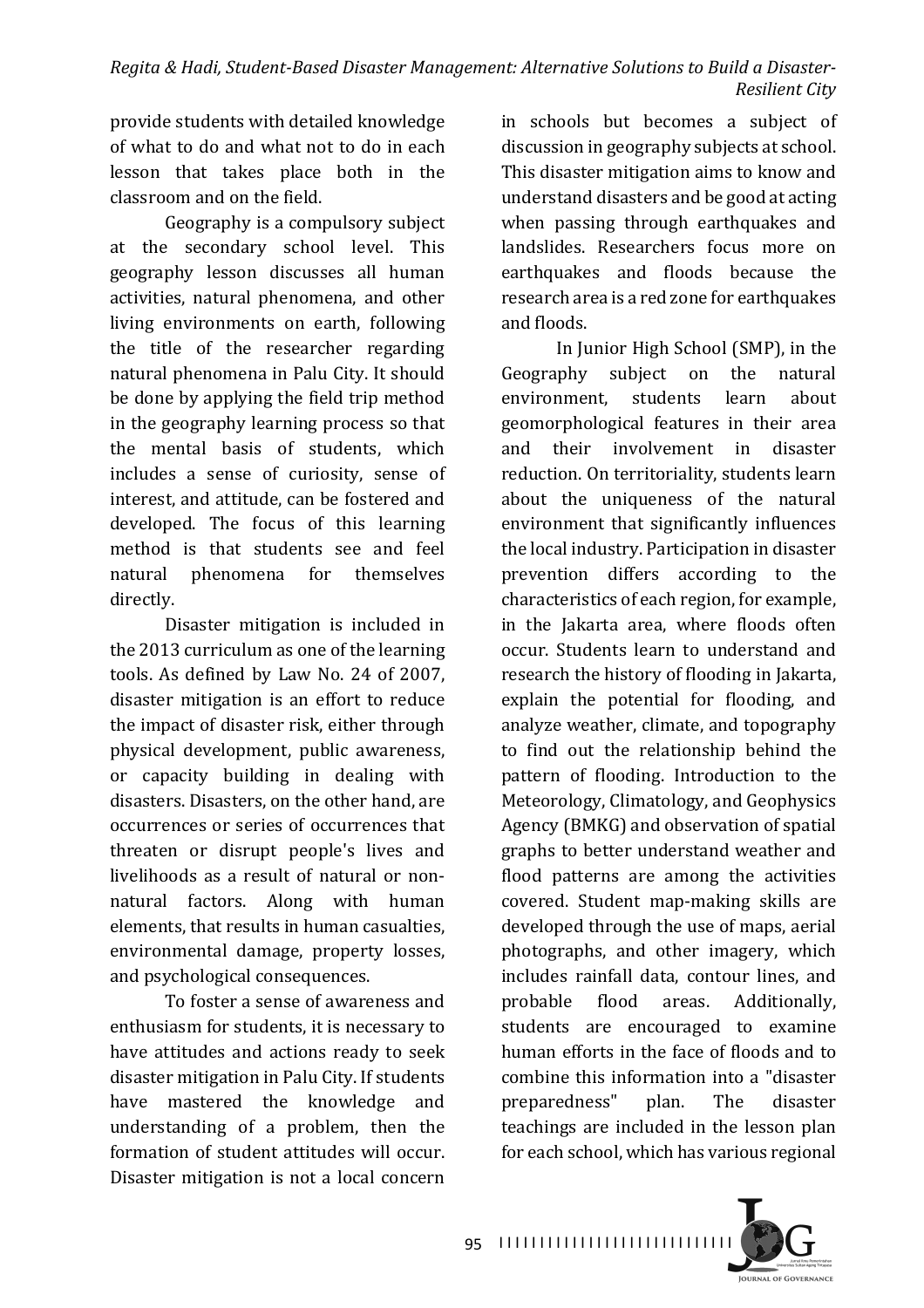features and a different possibility of disaster.

The Geography subject in SMA contains material on the environment and disaster prevention. Students study the characteristics of the natural environment in Indonesia and its natural disasters. Students also understand that involvement in area-based disaster management is significant. Students learn about data-based disaster hazard evaluation. Through these activities, they gain the ability to view disasters objectively. For disaster education, the ability to read maps is an important skill. Students learn to read and use potential disaster maps and topographic maps related to everyday life.

Nearly all of Palu City's residential and commercial areas are at risk from earthquakes. People and infrastructure are put at risk by earthquakes. Students are encouraged to learn about disasters through disaster education. "Why do earthquakes happen?" Preparation is the key. As a matter of fact, researchers in Indonesia can use web-based spatial data from the BMKG website to find out where earthquakes are most likely to strike. There are three lessons on earthquakes in the lesson plans:

- 1. Earthquake hazard spatial distribution in Indonesia and around the world:
- 2. The process of movement of the earth's plates that causes earthquakes, and
- 3. Preparation for earthquake hazards.

Students are introduced to new topics through hands-on activities and web-based spatial data in every course. Because of the way classes are set up, students are expected to work together. Seismology is taught through the use of maps and the building of fault models, which students are expected to comprehend and utilize to gather information about earthquake threats. For students who want to better understand how seismic activities affect Indonesia and the rest of the world, it is helpful to learn the fundamentals of seismology. Students can determine whether or not they require earthquake safety planning based on the information gathered.

Nearly half of the world's population lives within 125 miles of the coastline, which is home to over three billion people. About 150 million Indonesians reside along the country's coastline, increasing the country's vulnerability to tsunamis and the effects of climate cycles like La Nina and El Nino. This phenomenon can be used as a learning tool in the national curriculum. Indonesia, including the city of Palu, which is on the Ring of Fire route and is located between two continents and two large oceans, has a high potential for disaster.

From various existing studies, it turns out that students' preparedness has shown that they are ready, but some are still showing that they are not prepared. As Sunarto & Marfai (2012) said, several factors could make children very vulnerable. This is also related to whether the readiness parameter in schools is sufficient regarding disaster mitigation efforts so that students are better prepared to face a sudden disaster.

The research results show that the implementation of disaster mitigation programs in schools is feasible. Each research result shows that programs can improve student preparedness. By doing

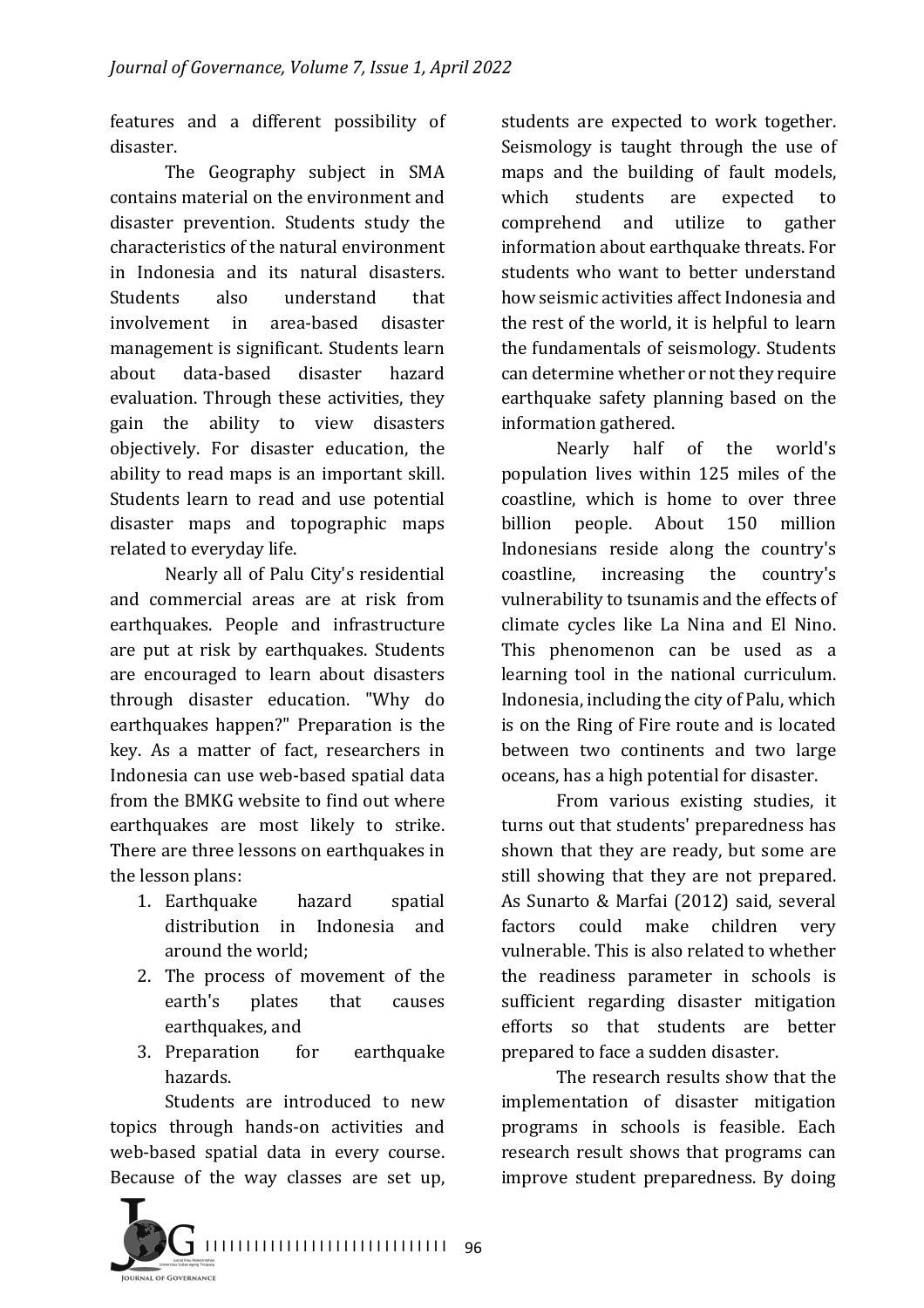several simulations in several schools, providing material or knowledge about mitigation inserted into learning, the application of role-playing, and the readiness of schools regarding regulatory policies to implement mitigation, will build students' understanding of how or what actions to take so as not to panic. The implementation of comfort that has been carried out can be a recommended activity to increase students' knowledge of disaster mitigation at school. With knowledge and application through simulation, for example, 5-6 times, is enough to provide a significant change. The application of mitigation can also help students understand knowledge about natural disasters, attitudes towards natural disasters, the importance of the environment being protected to prevent disasters, and find alternative ways to contribute to mitigation efforts.

In this study, the assessor proposed that in starting disaster preparedness education in schools in Palu City, each school should ideally carry out a series of activity processes:

- 1. Participate in training or debriefing on disaster management and disaster risk reduction.
- 2. Recognize disaster risks around school locations.
- 3. Planning the integration of the curriculum into the annual, monthly, weekly, and daily learning plans and monitoring learning outcomes by integrating Disaster Risk Reduction materials into learning materials; incorporating Disaster Risk Reduction materials into core subjects and local content; incorporating Disaster Risk Reduction materials into selfdevelopment programs

4. Conducting Disaster Risk Reduction: Education subjects Integrating disaster preparedness education into school policies.

Education concerned with disaster risk reduction is carried out by providing evidence that schooling contributes to the necessary knowledge and skills for disaster preparedness.

## **Conclusion**

The prevention of disasters, which occur frequently in Palu, is essential in order to decrease the impact of the disasters and reduce the damage they produce. As a result, it is extremely necessary to teach pupils about catastrophe readiness and response. Schools are formal educational institutions that have been shown to be effective in altering people's attitudes and behaviors. Education can assist in molding students' knowledge, skills, and attitudes so that they can subsequently act as change agents in their communities, resulting in the development of a disasteraware community culture. In practically all disciplines, disaster education can be incorporated into the curriculum. These subjects include geography; history; economics; citizenship; social studies; language; arts; mathematics; science; physical education; health and technology. Physical and spatial views are taken into consideration when learning about catastrophe preparedness. The provision of disaster mitigation materials to students has demonstrated that it results in outstanding comprehension, with participants becoming aware of what to do in the event of a disaster.

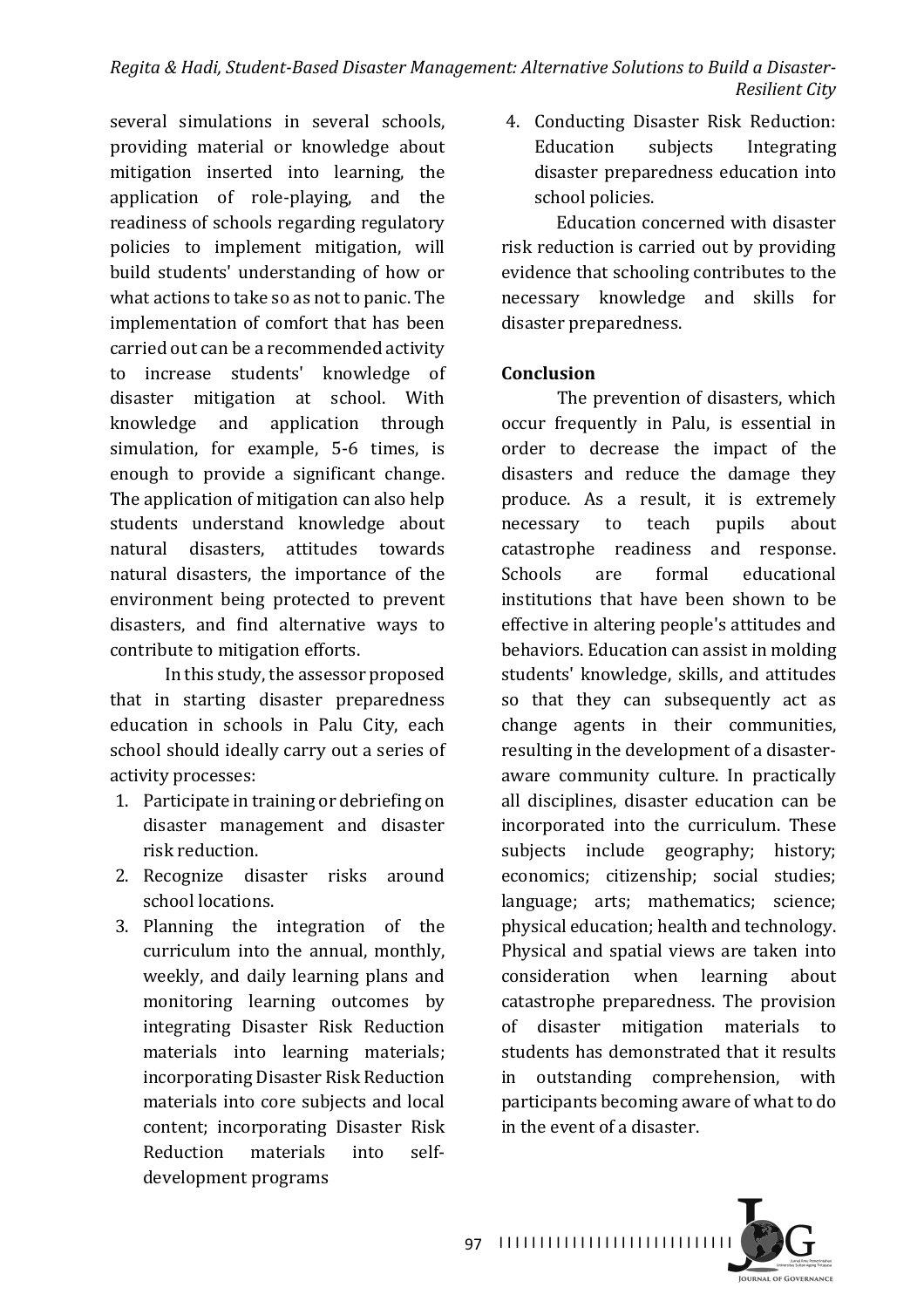# **Acknowledgement**

The authors would like to express their gratitude to everyone who assisted with this research, particularly Yogyakarta State University. This research, we hope, can benefit the Indonesian people, particularly in terms of disaster mitigation.

# **References**

- Adiyoso, W. (2018). *Manajemen Bencana: Pengantar dan Isu-Isu Strategis*. Bumi Aksara.
- Amirudin, A., Handoyo, B., & Soekamto, H. (2016). Characteristics of Desaster Pre Liminary Re-Search in Developing Learning Model of Environ-Ment Education Based on The Disaster in Efford to Grow a Cultural Anticipatory. *Jurnal Pendidikan Geografi*, *20*(1).
- Ardiansyah, A. D. (2017). Kesiapsiagaan Guru SMAN 1 Prambanan dalam Menghadapi Bencana Gempa Bumi. *Jurnal Pendidikan Geografi: Kajian, Teori, dan Praktek dalam Bidang Pendidikan dan Ilmu Geografi*, *22*(2), 120-133.
- Benardi, A. I. (2017). Pendidikan Kesiapsiagaan Bencana Tanah Longsor Untuk Siswa Anak Usia Dini Dengan Metode Dongeng Berbasis Media Pop Up Book Di Paud Dewi Sartika Kecamatan Bergas. *Jurnal Pendidikan Geografi*, *23*(2), 85-93.
- Daldjoeni, N. (2014). *Geografi Kota dan Desa*. Yogyakarta: Ombak.
- Fakhrurrazi, F. (2018). Hakikat pembelajaran yang efektif. *At-Tafkir*, *11*(1), 85-99.
- Hanafy, M. S. (2014). Konsep Belajar dan Pembelajaran. *Lentera Pendidikan: Jurnal Ilmu Tarbiyah dan Keguruan*, *17*(1), 66-79.



- Jailani, M. S., & Hamid, A. (2016). Pengembangan Sumber Belajar Berbasis Karakter Peserta Didik (Ikhtiar Optimalisasi Proses Pembelajaran Pendidikan Agama Islam (PAI)). *Nadwa: Jurnal Pendidikan Islam*, *10*(2).
- Jati, W. R.  $(2013)$ . Analisis Penanggulangan Bencana Berbasis Perspektif Cultural Theory. *Jurnal Dialog dan Penanggulangan Bencana*,  $4(1)$ , 1-12.
- Kurniawati, D., & Suwito, S. (2017). Pengaruh Pengetahuan Kebencanaan Terhadap Sikap Kesiapsiagaan Dalam Menghadapi Bencana Pada Mahasiswa Program Studi Pendidikan Geografi Universitas Kanjuruhan Malang. *JPIG (Jurnal Pendidikan Dan Ilmu Geografi)*, *2*(2).
- Maryani, E. (2010). Model Pembelajaran Mitigasi Bencana dalam Ilmu Pengetahuan Sosial di Sekolah Menengah Pertama. *Jurnal Geografi Gea*, *10*(1), 42-58.
- Mujiburrahman, M., Nuraeni, N., & Hariawan, R. (2020). Pentingnya Pendidikan Kebencanaan Di Satuan Pendidikan Anak Usia Dini. *JISIP (Jurnal Ilmu Sosial dan Pendidikan)*, *4*(2).
- Munthe. (2013). *Desain Pembelajaran*. Bandung: Alfabeta.
- Nurjannah, H., Saputro, A., Maddatuang, M., & Fikri, M. J. N. (2020). Penerapan Model Pembelajaran Treffinger Pada Pembelajaran Geografi. *LaGeografia*, *19*(1), 113- 127.
- Oktiani, I. (2017). Kreativitas Guru Dalam Meningkatkan Motivasi Belajar